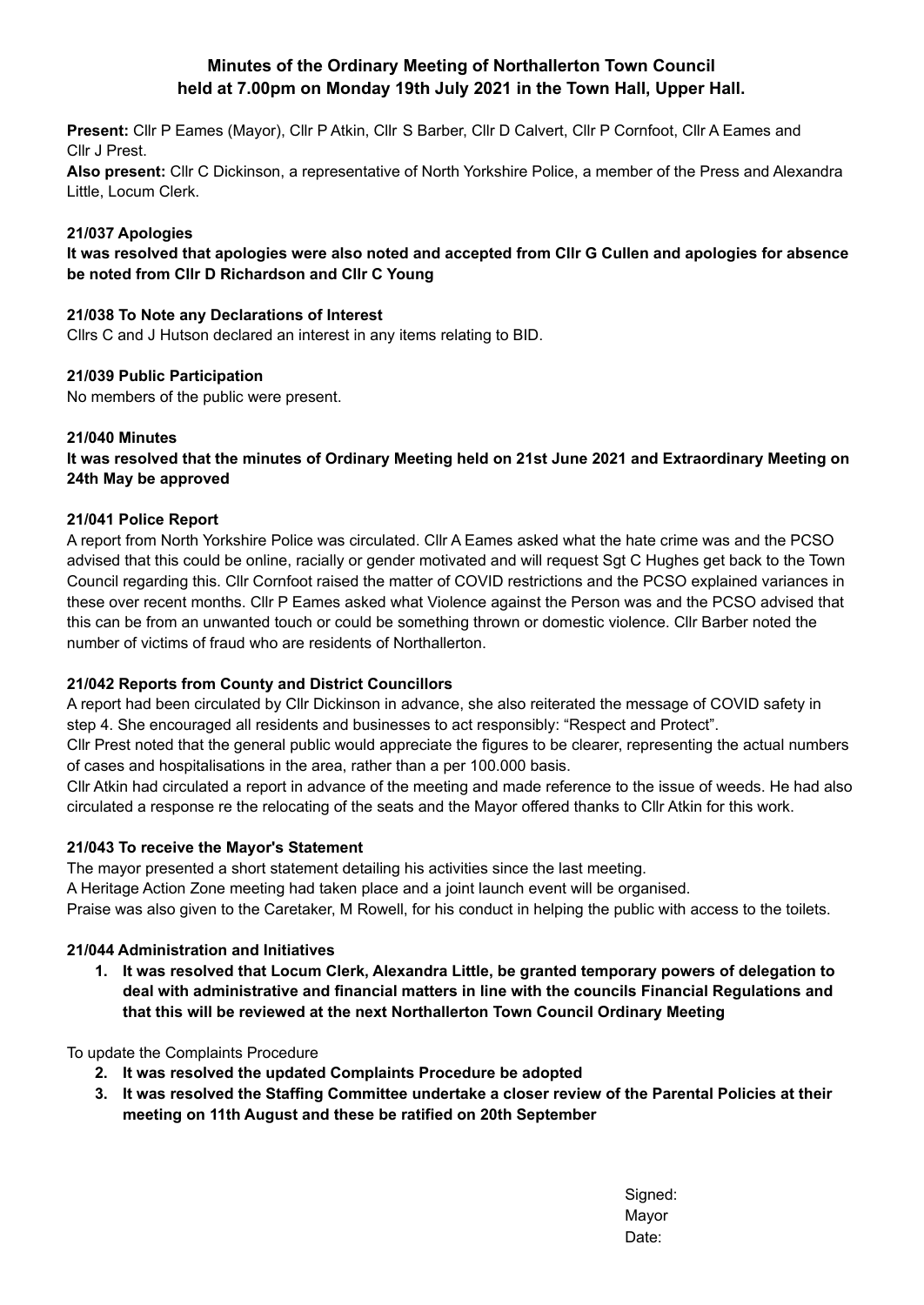# **Minutes of the Ordinary Meeting of Northallerton Town Council held at 7.00pm on Monday 19th July 2021 in the Town Hall, Upper Hall.**

# **21/045 Finance**

- **1. It was resolved that payments be made**
- **2. It was resolved that bank account balances be noted as follows**
	- a. Unity Trust Bank £24,779.33
	- b. HSBC £321,418.83
- **3. Following receipt of the internal audit report, it was resolved to approve Annual Governance and Audit Return documentation for submission**

Thanks were offered to Pam Watt and Alexandra Little for all of their work on financial matters.

# **21/046 Assets and Facilities**

No updated Amenities Report was received as there are no outstanding actions currently.

**1. It was resolved that the Locum Clerk liaise with the Amenities Manager regarding ongoing matters**

Councillors had raised two items with the Amenities team as follows:

- a. What had happened to the planter which was replaced from Gardner Court. Mr Oakely advised the Locum Clerk that this was rusty when it was taken down and had been disposed of.
- b. Disposal of Scrap i.e. fly tipping/old tools/railing etc is done via the Cemetery staff currently, This process will be looked in by the Amenities Working Group and feedback brought to a future meeting of the council.

Discussion took place regarding agreement in principle to the development of a community garden in Applegarth. The Mayor offered his support for this and the three groups involved. Cllr Atkin also offered support as did Cllr Cornfoot however it was noted that neighbours may have concerns and further discussion will take place with this. Cllr Prest proposed the Town Council should support the project subject to consideration of CCTV in Applegarth.

**2. It was resolved that NTC support the project and assist to move it ahead**

Cllr Atkin presented a report on the provision of new allotments and support for existing ones. Signage for the Knotto Bottom allotments and plot markers have been ordered and the access road and fence will be reviewed.

- **3. It was resolved that Bankhead Park be considered for provision of further allotments, subject to further investigation of the geological situation, design and cost**
- **4. It was resolved that expression of interest in new allotments be invited via the Town Council website/social media, existing allotments and a press release to establish demand**

## **21/047 Planning**

Planning decisions were noted and planning applications received were reviewed.

Cllr Cornfoot questioned the location for a Hair Salon at 10 Crosby Road and requested it be called in to the planning committee via Cllr Dickinson.

# **It was resolved that Northallerton Town Council has no objections to the other applications**

## **21/048 Employment and Training**

Council was updated that the four roles have been advertised, the closing date for applications is 2nd August with interviews to be conducted the following week and positions to be filled as soon as possible.

Training had been undertaken by councillors and staff as follows:

- **a. Cllr Calvert, Cllr A Eames, Cllr P Eames and Cllr Atkin had all attended YLCA training**
- **b. P Watt and A Little had attended training with Rialtas**

## **21/049 To receive late correspondence**

*Emails for information have been circulated between meetings and require no further action* Thanks had been offered from Elaine Burke to M Rowell and P Watt in their help in supporting the display of artwork which had been placed on the Town Hall.

> Signed: Mayor Date: